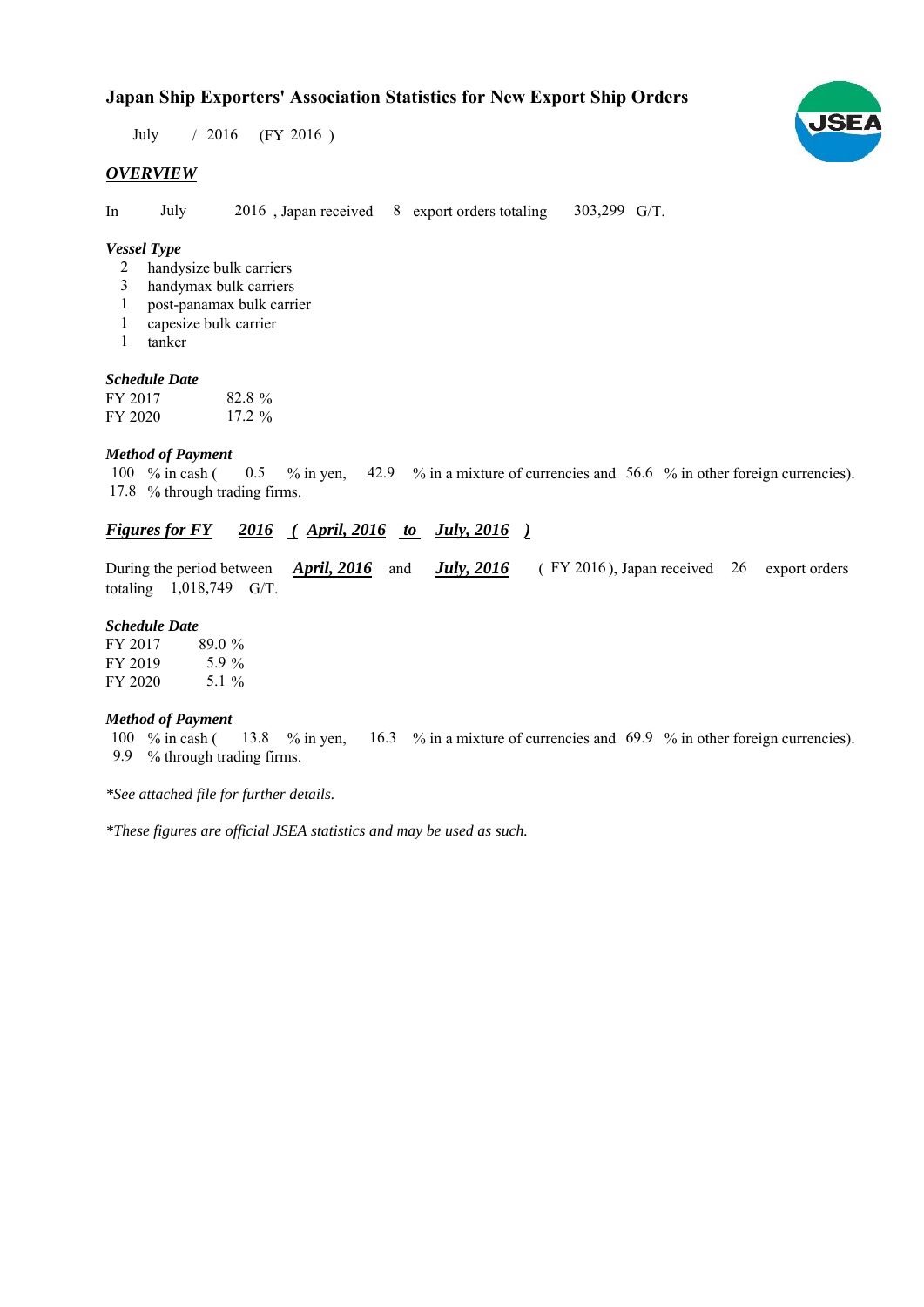### New Export Orders Placed in July 2016 (FY 2016) Based on Fiscal Year

| $\frac{1}{2}$                   |     |                          |     |          |     |                          |     |         |                       |         |                   |         |                 |           |     |           |
|---------------------------------|-----|--------------------------|-----|----------|-----|--------------------------|-----|---------|-----------------------|---------|-------------------|---------|-----------------|-----------|-----|-----------|
| Apr 15 to Mar 16<br>Description |     | April 2016<br>March 2016 |     | May 2016 |     | July 2016<br>June $2016$ |     |         | Apr $16$ to July $16$ |         | Jan 16 to July 16 |         |                 |           |     |           |
|                                 | No. | G/T                      | No. | G/T      | No. | G/T                      | No. | G/T     | No.                   | G/T     | No.               | G/T     | No.             | G/T       | No. | G/T       |
| General Cargos                  | 49  | 4,315,137                |     |          |     |                          |     |         |                       |         |                   |         |                 |           |     |           |
| <b>Bulk Carriers</b>            | 232 | 9,138,799                |     | 211,400  |     | 198,850                  |     | 160,600 |                       | 162,700 |                   | 301,700 | 20 <sup>1</sup> | 823,850   | 33  | 1,380,950 |
| Tankers                         | 108 | 6,723,599                |     | 568,100  |     | 63,500                   |     | 129,800 |                       |         |                   | 1,599   |                 | 194,899   |     | 923,099   |
| Combined Carriers               |     |                          |     |          |     |                          |     |         |                       |         |                   |         |                 |           |     |           |
| Others                          |     |                          |     |          |     |                          |     |         |                       |         |                   |         |                 |           |     |           |
| Total                           | 389 | 20,177,535               |     | 779,500  |     | 262,350                  |     | 290,400 |                       | 162,700 |                   | 303,299 | 26              | 1,018,749 |     | 2,304,049 |
| FY 2016 / FY2015 (%)            |     | $*156.6$                 |     | 51.2     |     | 19.2                     |     | 19.8    |                       |         |                   | 21.0    |                 |           |     | ** $18.8$ |
| In CGT                          |     | 9,502,859                |     | 320,602  |     | 118,674                  |     | 144,008 |                       | 75,046  |                   | 135,804 |                 | 473,532   |     | 1,001,304 |

*Figures for shipbuilding orders of 500 G/T and over for export as steel vessels placed with JSEA members are covered.*

\*FY 2015/FY2014

\*\*Calendar Year 2016

JSEA (August 2016)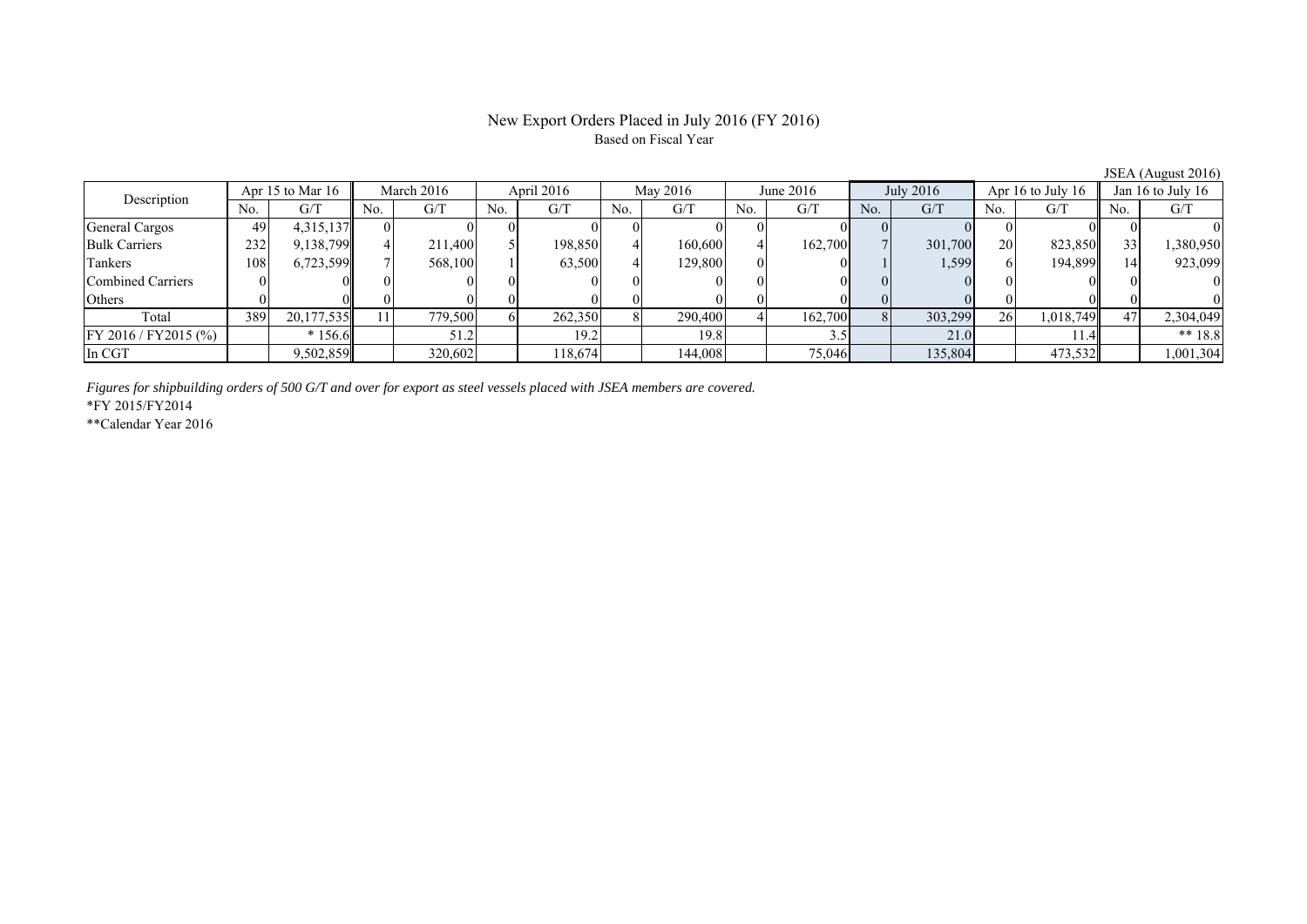## Export Ships Delivered in July 2016 (FY 2016) Based on Fiscal Year

| $JOLA$ (August 2010)  |     |                  |     |            |     |            |                 |          |                 |           |                |           |     |                   |     |                   |
|-----------------------|-----|------------------|-----|------------|-----|------------|-----------------|----------|-----------------|-----------|----------------|-----------|-----|-------------------|-----|-------------------|
| Description           |     | Apr 15 to Mar 16 |     | March 2016 |     | April 2016 |                 | May 2016 |                 | June 2016 |                | July 2016 |     | Apr 16 to July 16 |     | Jan 16 to July 16 |
|                       | No. | G/T              | No. | G/T        | No. | G/T        | No.             | G/T      | No.             | G/T       | N <sub>o</sub> | G/T       | No. | G/T               | No. | G/T               |
| General Cargos        | 16  | 1,018,573        |     | 151,335    |     | 9,929      |                 | 152,540  |                 | 9,865     |                | 9,929     |     | 182,263           |     | 573,779           |
| <b>Bulk Carriers</b>  | 252 | 9,860,726        | 33  | ,405,827   | 21  | 822,252    | 17 <sub>1</sub> | 734,212  | 17 <sup>1</sup> | 657,295   | 12             | 445,605   | 67  | 2,659,364         | 156 | 6,343,253         |
| Tankers               | 22  | 801,222          |     | 116.461    |     | 4,300      |                 | 70,286   |                 | 394,917   |                | 141,804   | 10  | 611,307           |     | 1,148,072         |
| Combined Carriers     |     |                  |     |            |     |            |                 |          |                 |           |                |           |     |                   |     |                   |
| Others                |     | 156,815          |     | 146.209    |     |            |                 |          |                 |           |                |           |     |                   |     | 147,546           |
| Total                 | 294 | 11,837,336       | 40  | .819,832   | 23  | 836.481    | 21              | 957,038  | 22              | 1,062,077 | 16             | 597,338   | 82  | 3,452,934         | 193 | 8,212,650         |
| FY 2016 / FY 2015 (%) |     | $*100.6$         |     | 124.8      |     | 119.1      |                 | 118.8    |                 | 137.5     |                | 38.4      |     | 90.0              |     | ** $105.8$        |
| In CGT                |     | 5,728,124        |     | 928,260    |     | 394,701    |                 | 433,491  |                 | 509,020   |                | 289,199   |     | 1,626,411         |     | 3,962,436         |

*Deliveries of new shipbuilding orders of 500 G/T and over for export as steel vessels placed with JSEA members are covered.*

\*FY 2015/FY2014

\*\*Calendar Year 2016

JSEA (August 2016)